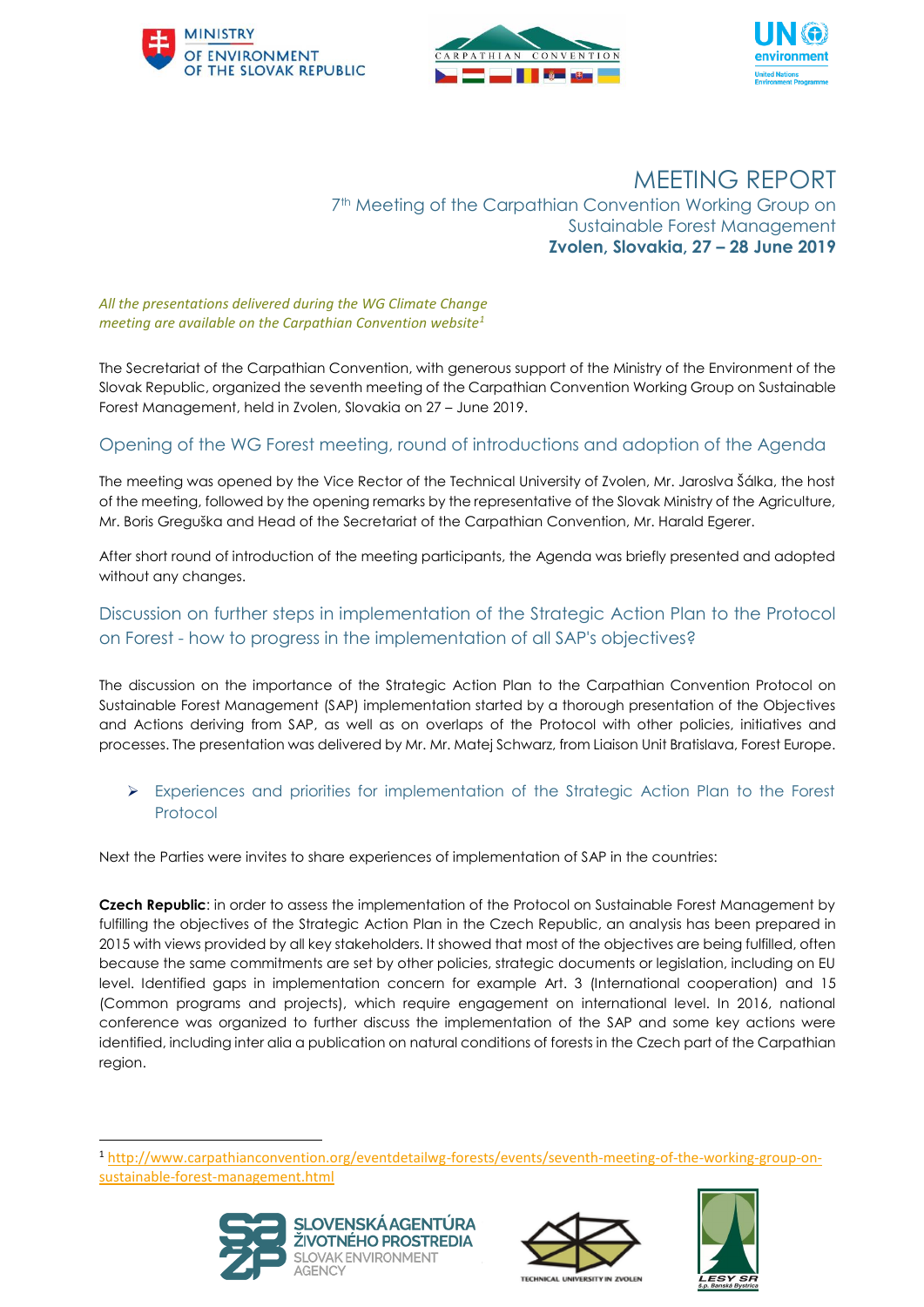





**Hungary –** the best tool for implementation of the Carpathian Forest Protocol in Hungary is the new, National Forest Strategy 2016-2030 (Forest Strategy), which came into force as Government Decision in 13 October 2016. This document is a long-term concept and contains all the strategic elements (challenges, objectives, possible professional solutions, etc.) which should be taken into consideration as sectoral perspectives in the next 15 years. The Forest Strategy highlights and focuses on striking the right balance between the multifunctional functions of forests, but also provides a framework for addressing current issues such as climate change, land policy, energy dependency, nature conservation, and public welfare development, respectively. Further, coordination of management and forest ecosystem processes and realize of forest ecosystem services are also occupied as prominent places in the Forest Strategy.

The main task is to harmonize dynamic processes of forest management and ecosystems, and to realize the ecosystem approach as well. Hence, the Forest Strategy is focusing on ten main areas: 1. The role of forests in the rural development; 2. Development of state forest management; 3. Development of private forest management; 4. Nature protection in forests; 5. Modern forest protection; 6. Sustainable game management; 7. Rational use of forests; 8. Forestry Administration; 9. Research and education;10. Effective communication.

Hungary would like to translate this document into English in near future.

**Romania**: written contribution to the meeting discussion referred mostly to issues on the virgin forest protection in Romania and is reflected in the section Virgin forests in the Carpathians and their protection (p. 4-5).

**Ukraine**: In order to ensure an adequate implementation of the SAP, in October 2014 State Forest Resources Agency of Ukraine obliged the subordinate enterprises to draw up a plan of measures for the implementation of the SAP and to provide annual reporting on the implementation of the SAP.

Ukrainian Research Institute of Mountain Forestry provides scientific support to the processes of implementation of SFM in the Carpathian region of Ukraine by elaborating normative basis for forestry works, e.g. reforestation, forest protection, various types of felling, establishment of forest infrastructure. "Roadmap for improving the forest management in the Ukrainian Carpathians based on close to nature forestry" was developed (end of 2018).

Another example is a development of a cross-border project proposal - HUSKROUA ENI CBC Project "Roads to Healthy Forests: Resilient, Adaptive, Diverse and Sustainable Forests in Cross-border Region of Ukraine and Slovakia. Within the project framework, along with other tasks, SE "Vygoda Forestry" will create a model area, which will ensure effective forest management of on the principles of close to nature forestry; integration of forest and water management, creating conditions for the climate change mitigation and adaptation. Model forest infrastructure to be created: 10+ km of new forest roads, 3 reinforced concrete bridges, river embankment enforcement, 11 wooden cascades in the river-bed, water reservoir and polder, restoration of 4 kilometers of skidding trails.

### ➢ Reporting format for the comprehensive National Report on Implementation of the Carpathian Convention covering all the Protocols and other relevant sectors.

According to the Decision COP5/1 para 2, a comprehensive National Report on Implementation of the Carpathian Convention covering all the Protocols (including the Forest Protocol) and other relevant sectors shall be developed. As a first step towards comprehensive reporting, the Secretariat shall develop guidelines and reporting template in consultation with the Parties, to be approved by the COP6 in 2020.

During the WG Forest meeting the Secretariat opened a discussion on reporting on the implementation of the Forest Protocols, asking about the most suitable indicators used for the reporting purposes. Suggestions for the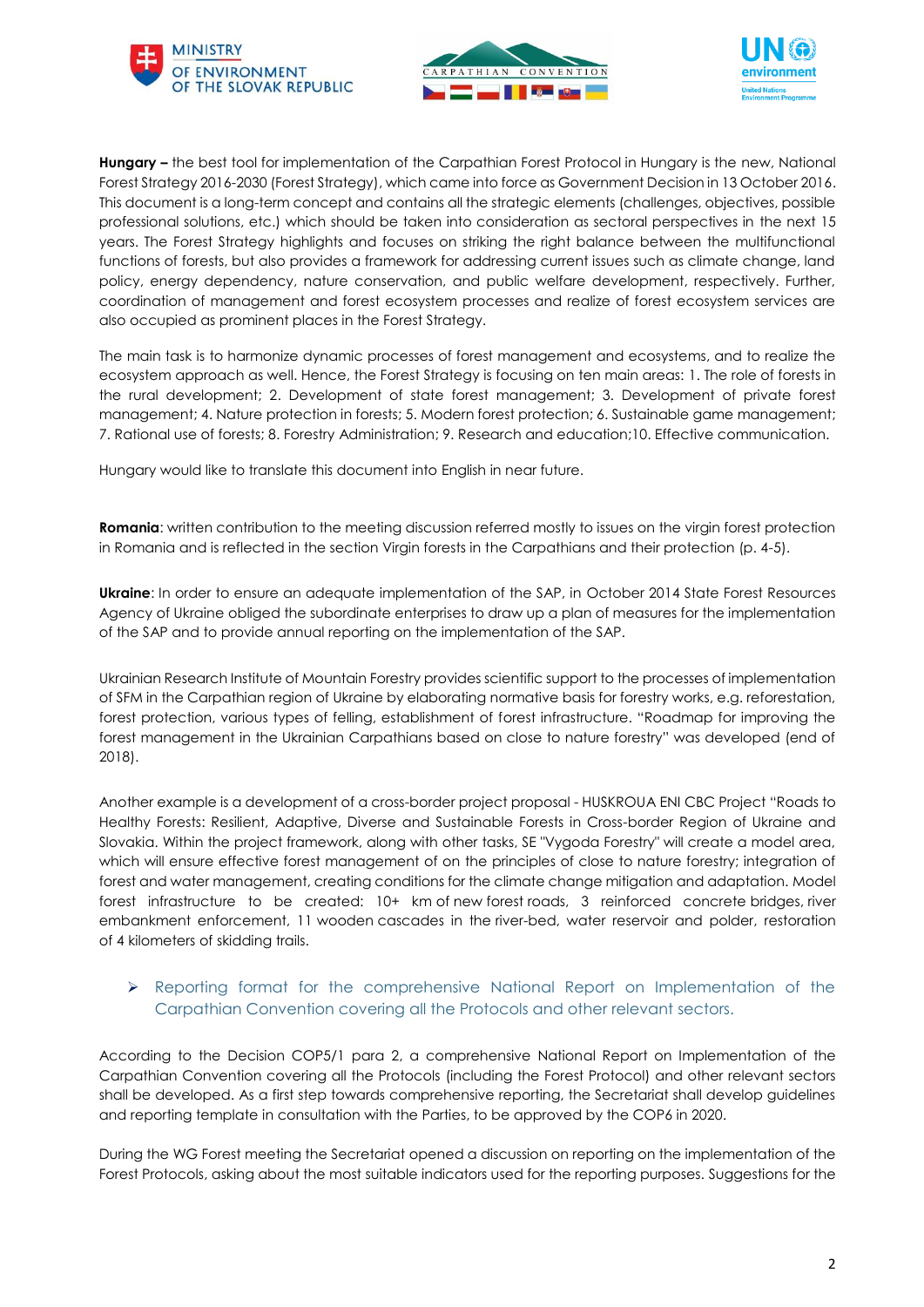





CC report indicators include: virgin forests cover; wetlands sites; surface of protected area; Natura2000 habitat degradation/loss (EU Member States) and Emerald Network (non-EU Member States); Capercaillie as an indicators of forest biodiversity; population of large carnivores (brown bear?).

The WG Forest meeting emphasized the need for reporting on the implementation on the Forest Protocol, which would help in identifying weaknesses and challenges of its implementation and could guide eventual revision of the Strategic Action Plan for the Forest Protocol.

### Importance of forestry education

The representative of Technical University in Zvolen (TUZ), which was kindly hosting the WG Forest meeting, presented the study programmes of the University related to forest, wood, ecology and environment topics. the research conducted in TUZ focuses mainly on the sciences of forestry and agriculture, engineering and technologies, environmental sciences and ecology, arts, economics, and management, personal protection and integrated safety as well as other related and applied spheres. The Secretariat stressed that great experience of the University in various international projects, makes it a good project partner for the future Carpathian project proposals.

Ms. Lesya Loyko, Ukrainian Agency for Sustainable Development of the Carpathian Region (FORZA) made a presentation on cross-border collaboration in forestry education, with several examples of activities and project, e.g. project titled "Foresters towards lifelong learning for better forest management" with the objective to develop tangible conditions for lifelong learning of forestry practitioners of the border regions of Ukraine and Slovakia via improvement of on-job training system and establishment of practical institutional co-operation among the training institutions and forest administrations. The project was funded by the European Commission under the ENPI CBC Programme - Hungary - Slovakia - Romania - Ukraine is cooperation between NGO FORZA Agency for Sustainable Development of the Carpathian region (UA), the Carpathian Regional Training Centre (UA) and the National Forest Centre - Institute of Forest Consulting and Education Zvolen. More information about the project can be find on th[e Learning](learning%20platform%20www.foresterslearning.eu) Platform.

Another presented project *Forest for society – Forest without barriers* [\(link\)](http://www.forsoc.org/site/en/), which focused on the establishment of cross-border partnership aimed to support tourism development and its promotion together with increasing the capacity of multifunctional forest management to fulfil social functions.

Furthermore, Ms. Loyko informed about a new project *"Roads to Healthy Forests: Resilient, Adaptive, Diverse and Sustainable Forests in Cross-border Region of Ukraine and Slovakia*", which aim at increasing stability and adaptability of Carpathian forest ecosystems to climate change impacts in Slovak-Ukrainian cross border region. The project is funded by the Hungary-Slovakia-Romania-Ukraine ENI CBC Programme 2014-2020.

#### Close-to-nature forest management

Mr. Jozef Bystriansky, Forests of the Slovak Republic, presented the work of the LESY Slovenskej republiky on close-to-nature forest management and its cooperation with [Pro Silva,](https://www.prosilva.org/) which is a European federation of professional foresters across 25 European countries who advocate and promote Pro Silva Close to Nature Forest Management Principles as an alternative to clear felling, short-term tree plantations. Currently Pro Silva includes full members from the Czech Rpublic, Hungary, Slovakia, and members under developemnt from Poland, Romania and Serbia. Ukraine would like to also become a member of Pro Silva.

Next, Mr. Tadeáš Štěrba, ForestManagement InstituteCzech Republic, presented the best practices on closeto-nature forest management in the Czech Republic with the focus on the Czech Carpathians, including its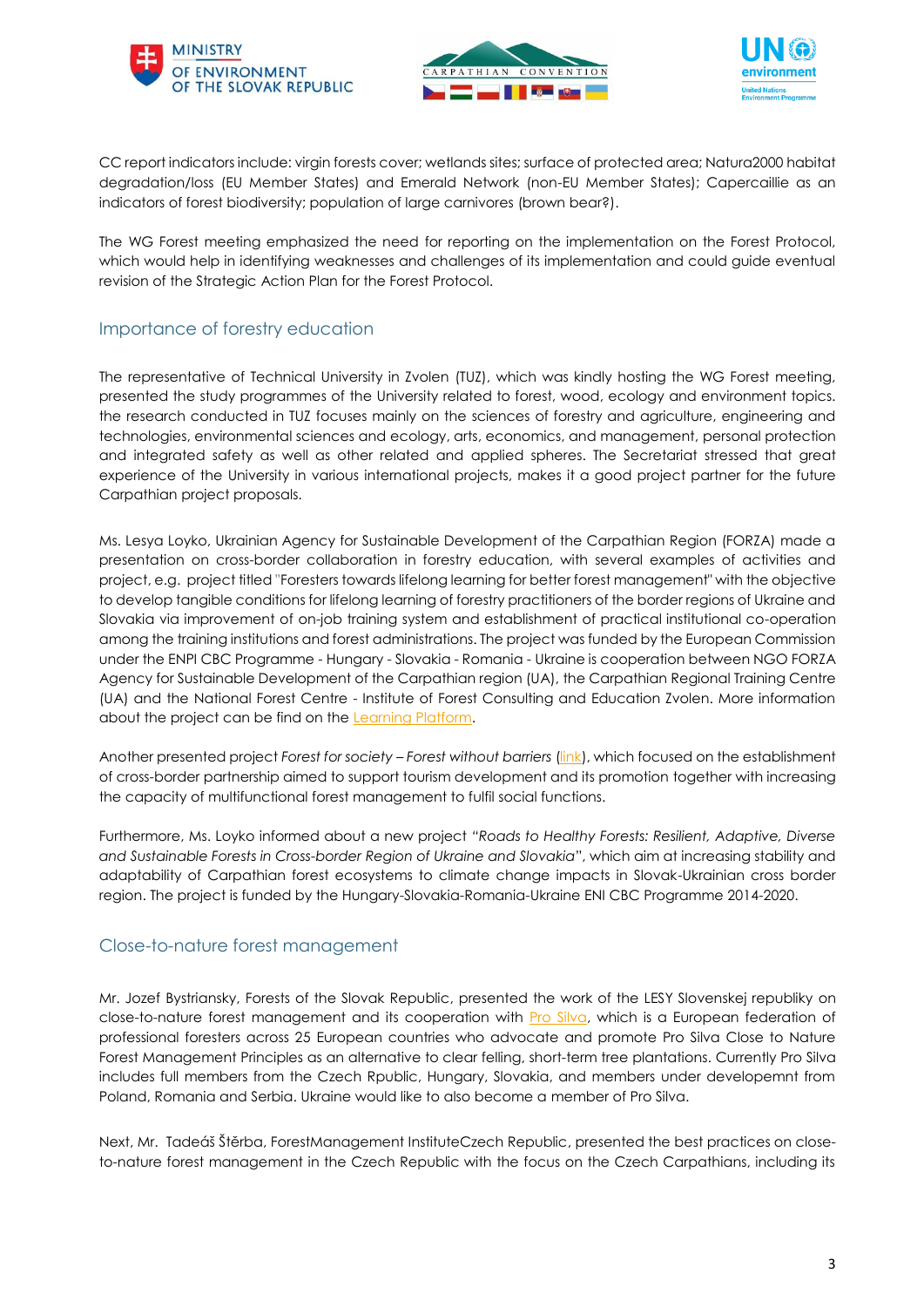





involvement in Pro Sillva in promoting forest management strategies which optimize the maintenance, conservation and utilization of forest ecosystems.

The Czech Republic announced, that with support of Slovakia and especially, Forests of the Slovak Republic, a workshop on close-to-nature forest management for the Carpathian countries will be organized in order to allow exchange of experience and promote the close-to-nature forest management and it approaches in practice. The workshop could be supported by Pro Silva, which would facilitate further collaboration with the Carpathian Convention and its Parties. More information about the workshop will be shared through the Secretariat in due course.

Romania in writing informed about an ongoing project, which will be completed in 2020, through which Romania plans to update all the technical forestry instructions. The main focus will be on the , close-to-nature' concept in the case of all managed forests in Romania, based on maintaining the natural type of the forests.

## Adaptation to climate change

Mr. Sandor Szalai, Istvan University, presented the activities of the Working Group on Climate Change, which was followed by the presentation on Forest Europe' activities on adaptation to climate change delivered by Mr. Matej Schwarz, Liaison Unit Bratislava, Forest Europe. Furthermore, Tomáš Hlásny, Czech University of Life Sciences Prague presented a study of the European Forest Institute - *Living with bark beetles: New perspectives an alarming problem, providing the reasons for the current bark beetles outbreaks, outlooks and remarks on future management, e.g. building forest with strong ability to naturally recover from disturbances – forest resilience.*

Mr. Libor Ulrych, State Nature Conservation of the Slovak Republic made an introduction to the discussion on climate change impacts on forestry and possible actions by the WG Forest to address the issues of climate change in the Carpathians.

The Secretariat proposed developing an assessment of the impacts of climate change on the Carpathian forests and their ecosystem services, which was appreciated and supported by the WG Forest. The idea of the assessment will be than brought to the WG Climate Change and further discuss. The WG Forest will be informed about the next septs in due course.

In this respect, the Secretariat proposed to follow currently undergoing process supporting the elaboration of the Carpathian report on large carnivores monitoring. In practice it means that each Party should nominate a contact person who would assemble information on the topic of climate change impact on the Carpathians forest in their country (10-15 pages). All the country reports will be then analysed and compiled by an expert in the field, producing one comprehensive report for the Carpathian region. The report shall include also best practices and experiences on climate change adaptation.

### Virgin forests in the Carpathians and their protection

Mr. Marco Trombetti, representing European Environment Agency and the European Topic Center on Urban, Land and Soil System (EEA/ULS), presented a progress of work on the inventory of virgin forest in the Carpathians. The cooperation between the Carpathian Convention and the EEA/ULS is based on the Partnership Agreement (2014), supports the WG Forest in setting the basis to locate, monitor and priorities virgin and HNV forest areas, including developing Carpathian-wide indicators supporting sustainable management efforts, supporting in the virgin forest inventory for better conservation and developing an integrated data platform to host data.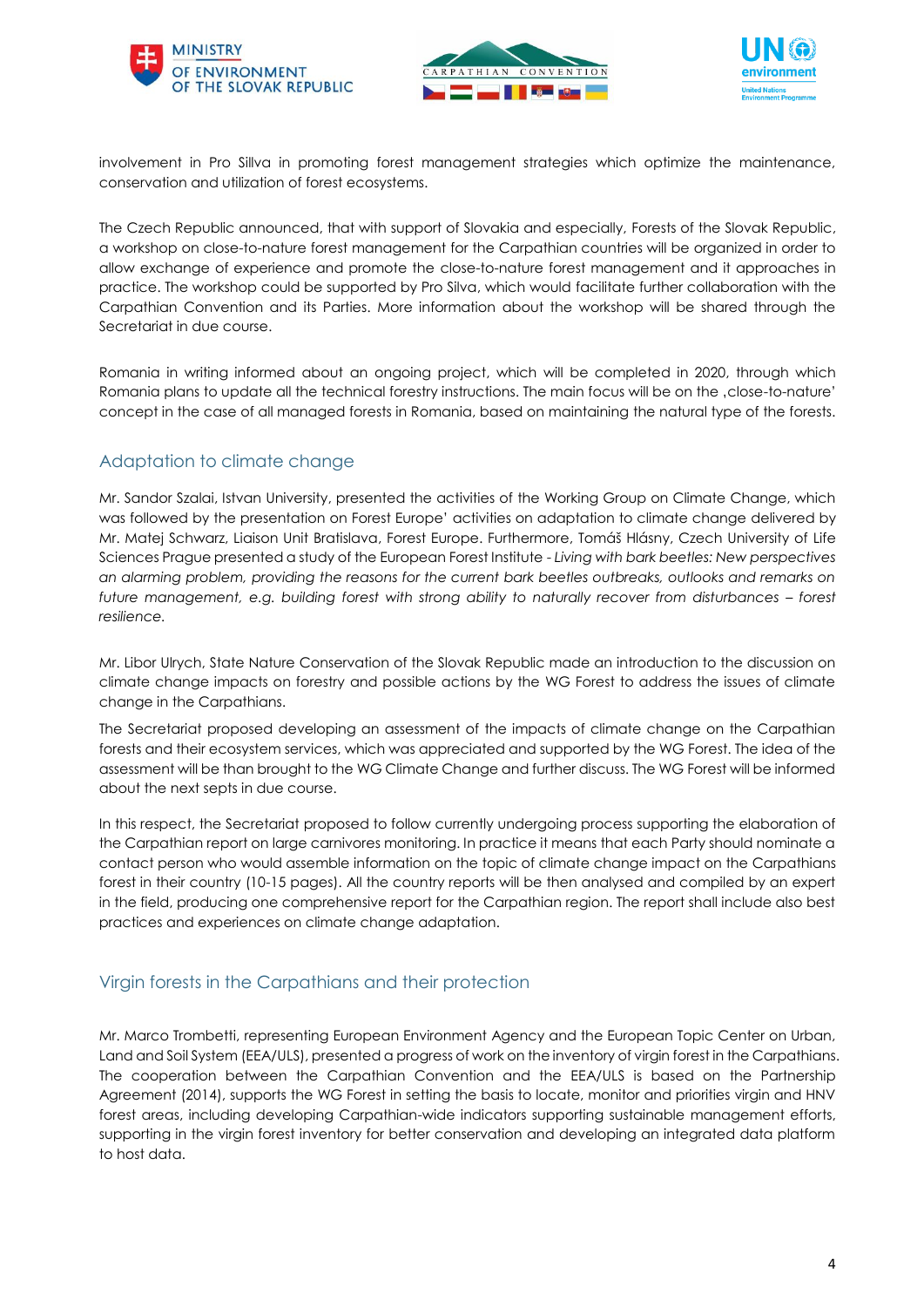





During 2019, the work on the finalization of the virgin forest inventory has been further progressing integrating updated information from the Parties and discussing the current options for filling the existing gaps.

Based on this revision, a new version of the Virgin Forest Inventory has been produced, including the EUNIS forest type classification and updated information about forest plots, their spatial location and ownership.

Romania provided the following written update on the subject:

- Currently, Romania has identified and introduced in the Catalog an area of 6947 ha of primeval forests and 22,116 ha of quasi-primeval forests. The list of these forests is available on the site of the Ministry of Waters and Forests being updated on a regular base, usually two times in a year. Romania wants to emphasize that all the forests from the Catalog are exempted from any type of human intervention. The current edition of the Catalog dates back to May 15, 2019 and can be found at address: <http://apepaduri.gov.ro/paduri-virgine/>
- The geographic coordinates of the forests included in the Catalog have been fully verified and corrected in the case of those areas that have proved to have errors.
- Besides the list of forests included in the Catalog, the mapping of the spatial distribution of these forests was also made available with the support of WWF Romania. Romania is pleased to have a fruitful collaboration with WWF at the national level regarding the primeval forests.
- The equivalent between the European forest type and the one registered in the Catalog was established and communicated according to the Romanian classification.
- Romania has received funding for a national study to identify primeval and quasi-primeval forests but, unfortunately, during the public procurement procedure, finalized in June 2019, we didn't receive any offers.

The current version of the inventory presented at the meeting. Future options were also discussed with the Secretariat, the Parties and the WWF representatives.

In addition to the official virgin forest inventory, there are alternative sources of data that gather information about forests with a well-known conservation status. When available, this information will be added to the Inventory as "not official data" (at the moment, for Romania, Ukraine and Poland). The description of the conservation status may not fully comply with the Protocol of the Carpathian Convention, but it can be used to complement the existing information and provide a starting point for the development of an official inventory of forests with a different degree of naturalness.

Mr. Ionut Sorin Banciu, WWF CEE, provided an overview of old growth forest conservation activities of the WWF CEE, focusing especially on Romania. Presentation included several approaches for identification of old growth forest in Romania, different solutions for protection and main challenges.

Furthermore, representative of the Polana Biosphere Reserve presented the best best practices and cooperation of foresters and nature protection in Polana Biosphere Reserve.

Mr. Volodymyr Korzhov, form the Ukrainian Research Institute of Mountain Forestry provided an update on the identification of virgin forests in Ukraine and the legal background which regulate the requirements for the identification and protection of virgin forest areas.

Next Mr. Martin Mikoláš from the Czech University of Life Science presented the project REMOTE forests on mapping, research and protection of mountain temperate forests in Europe.